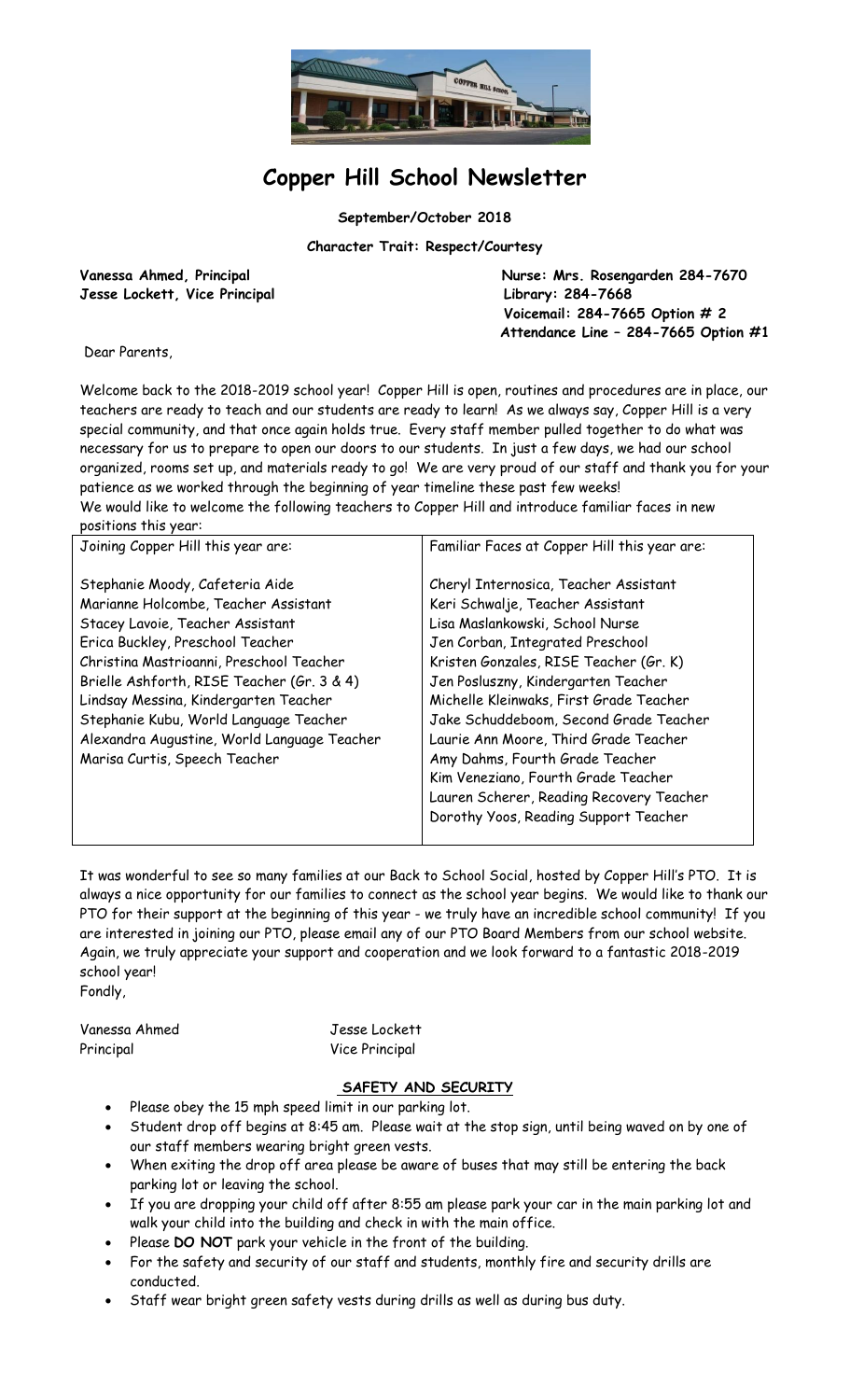# **Copper Hill School Celebrates "Week of Respect"**

Beginning Monday, October 1<sup>st</sup> through Friday, October 5, 2018 the students and staff of Copper Hill School will participate in Flemington-Raritan School District's celebration of "Week of Respect."

This year's theme highlights "**H E R O E S** – **H**elping **E**veryone **R**espect **O**thers." We look forward to an exciting week of **H E R O** inspired activities and encourage students and staff to celebrate each day by wearing a different theme of attire as noted below.

| <b>MONDAY:</b>  | Blue Shirt Day - 11th Annual National Day of Bullying Prevention<br>"Let's #BlueUp together"                                                                       |
|-----------------|--------------------------------------------------------------------------------------------------------------------------------------------------------------------|
| <b>TUESDAY:</b> | Superhero Day - Wear your favorite Superhero shirt to show how Flemington-Raritan<br>schools are full of HEROES who are $H$ elping $E$ veryone R espect $O$ thers! |
|                 | WEDNESDAY: Mustache Day - Wear a mustache                                                                                                                          |
|                 | "We 'mustache' you to be respectful"<br>THURSDAY: Jersey Day - Wear your favorite team jersey                                                                      |
|                 | "Teaming up for Tolerance"                                                                                                                                         |
| <b>FRIDAY:</b>  | Comfy Clothes Day - Wear comfy clothes<br>We think about how others feel & make them comfortable                                                                   |

#### **HEALTH OFFICE NEWS**

Please take a moment to check out the Health Services website at https://www.frsd.k12.nj.us/Page/5266 Lots of information to help you from when to keep my child home to the all-important topics of lice, ticks, medication forms and policy. Let this be our healthiest year. Also, please send in your child's allergy and asthma paperwork and medication if you haven't done so already.

#### **LOST AND FOUND**

Please label all your child's belongings (lunchboxes, jackets, glasses etc.) Any items that are found with a name on them will be returned. The lost and found is located right outside the office. Valuables (such as money, jewelry, eyeglasses etc.) will be kept in the office. Items that have not been claimed will be donated to charity over winter break.

# **ABSENCES AND CHANGES IN YOUR CHILD'S ROUTINES**

- If your child is **ABSENT** or **TARDY** for any reason, please call the Copper Hill **ATTENDANCE LINE** by dialing **284-7665 Option 1.** Leave a message detailing the nature of the absence, your child's name and his/her teacher's name. Messages may be left at any time of night or morning and are retrieved on a daily basis.
- If your child needs to be **DISMISSED EARLY**, please send a note to school with your child in the morning listing the time for pick-up and the reason. Children leaving school prior to 3:25 will be marked as an early dismissal. Three early dismissals count as one absence.
- If your child normally rides the bus but will need to be **PICKED UP** at dismissal time, please send a note with your child that morning.
- Please **DO NOT leave information regarding your child's change in dismissal on a teacher's email or voicemail.** They often don't have an opportunity to check their e-mail during the day and your message may not be communicated.

# **IMPORTANT: PLEASE SEND A NOTE WITH YOUR CHILD IN THE MORNING FOR ANY CHANGE IN PROCEDURE SO THAT CLASSROOM INSTRUCTION IS NOT INTERRUPTED WITH A PHONE CALL.**

# **UPCOMING EVENTS**

| September 27 |  | Kindergarten Back to School Night - 6:00 pm |
|--------------|--|---------------------------------------------|
|--------------|--|---------------------------------------------|

- October 1-5 Week of Respect Blue Shirt Day for World Day of Bullying Prevention
- October 9 Chimes Auditions
- October 12 Walk-A-Thon (Rain date Oct. 15)
- October 15 Anxiety in Kids and What We can Do About It- 6:00pm -8:00pm JPCase
- October 16 Early Dismissal; Staff Development Program
- October 19 Book Fair Family Preview Night
- October 24-26 Book Fair purchases (in school)
- October 31 Halloween Parade, 10 am
- October 31-Nov 2 Clothing Drive